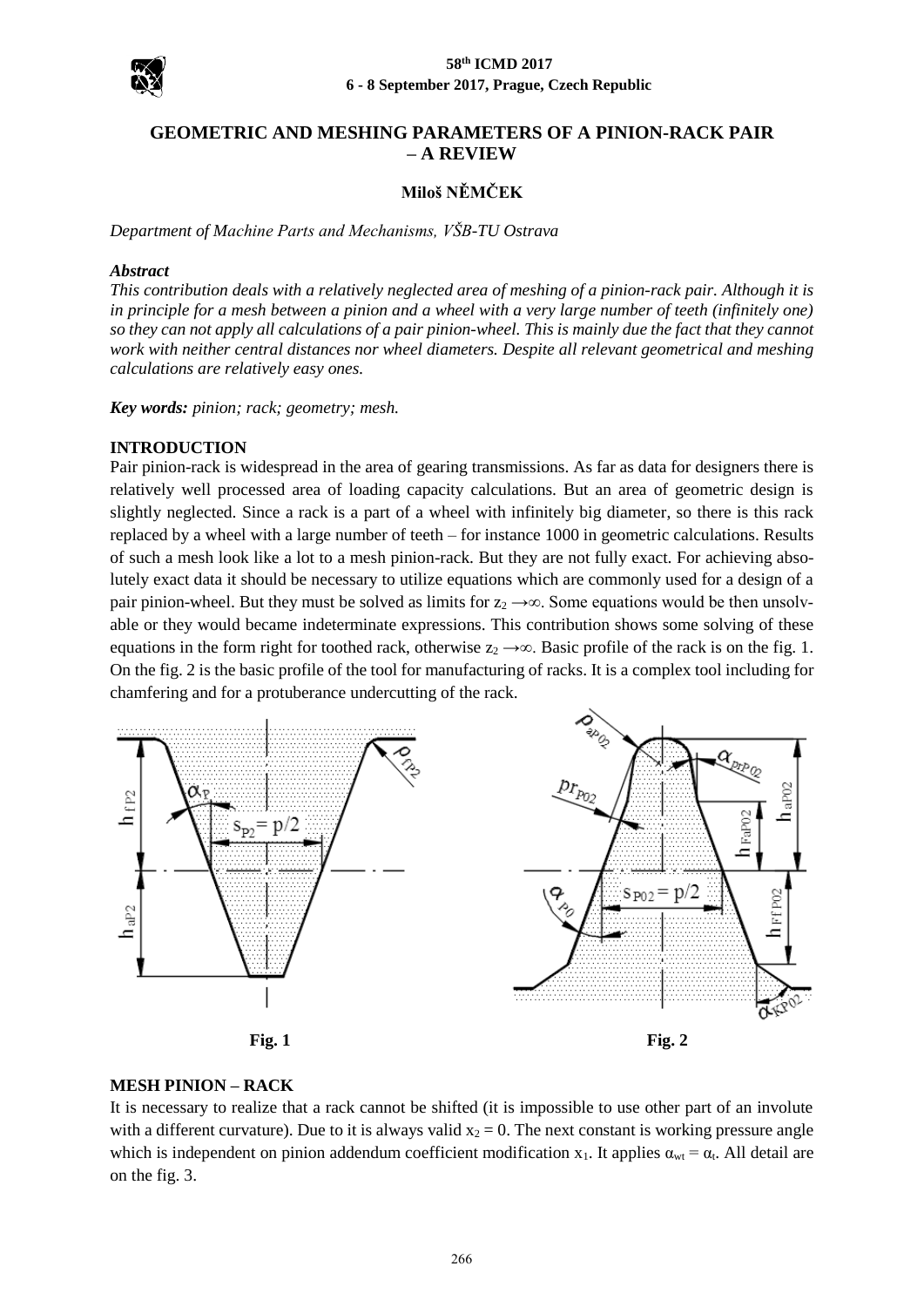



**Fig. 3**

All important points at the rack tooth flank result from a mesh. They fully correspond with diameters of an ordinary wheel. Instead of diameters (infinitely big ones) heights parameters related to the reference line (point  $C_2$ ) are used. There are basic dimensions on the fig. 4. Their nomenclature follows. Corresponding wheel nomenclature is in parentheses.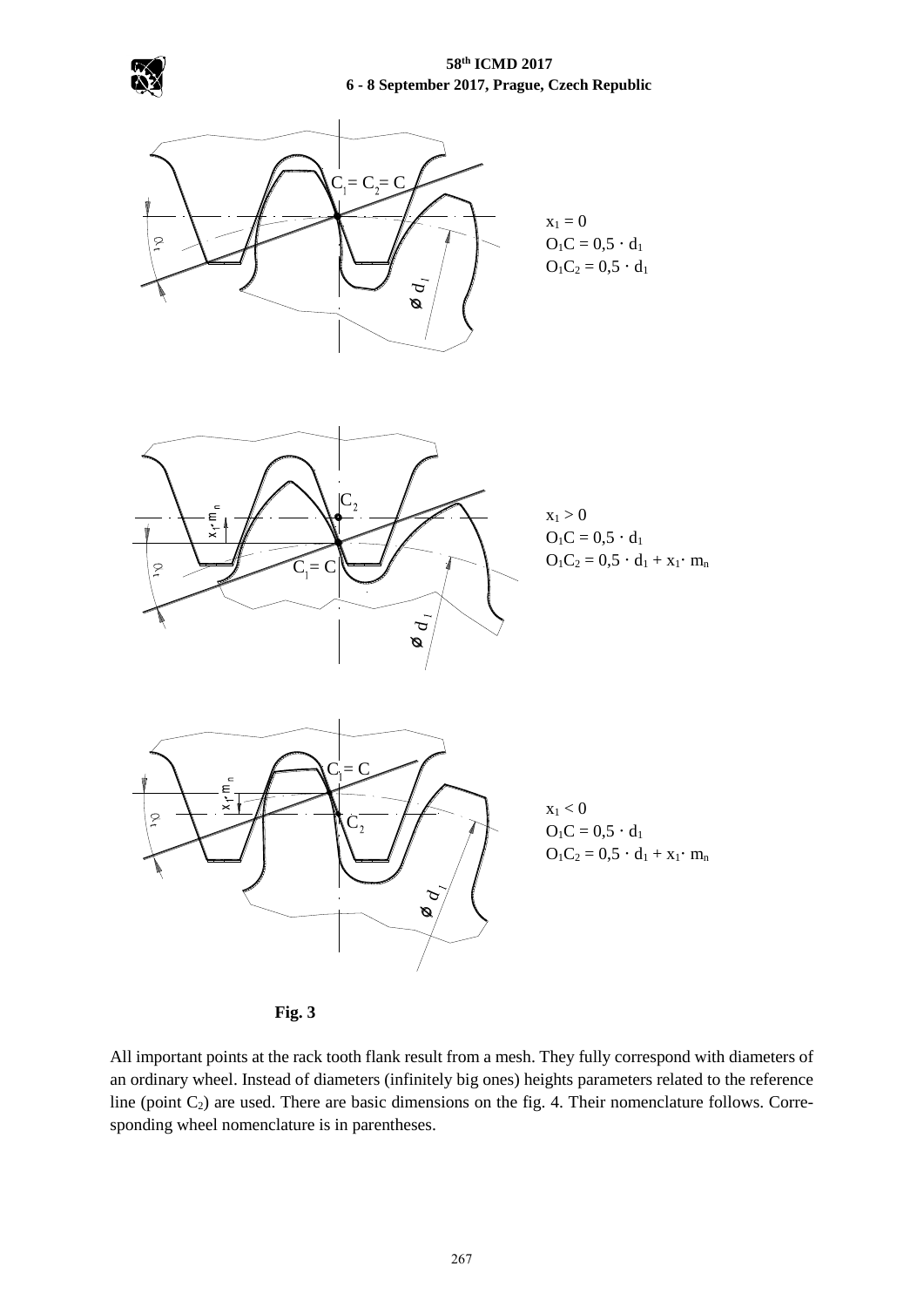



**Fig. 4**

#### **INTERFERENCE**

Interference also can occur during pinion – rack mesh. Either on the pinion's root or on rack's root. When a pinion is undercut one (or protuberantly undercut) the interference on pinion's root cannot occur. A rack cannot be undercut by common manufacturing. The undercutting of the rack appears only when it is protuberantly manufactured. And when the rack is protuberantly manufactured – interference cannot occur.

-



#### **Interference on pinion's root**

On the fig.5 relevant diameters goes through points

$$
F_1 (F') - \phi d_{F1} (\phi d_{F1})
$$
  
\n
$$
A_1 - \phi d_{A1} (\phi d_{Nf1})
$$
  
\n
$$
C - \phi d_1
$$
  
\n
$$
N_1 - \phi d_{b1}
$$



Interference on the pinion's root always occurs when it is valid for angles  $\mathbf{a}_{A1} \leq \mathbf{a}_{F1}$ Diameters  $d_1$ ,  $d_{b1}$  and  $d_{F1}$  which are defined by parameters of the pinion are easy to calculate. For diameter  $d_{A1}$  it applies –

$$
AC = \frac{h_{a2} - x_1 \cdot m_n}{\sin \alpha_t}
$$
  

$$
N_1 A = 0.5 \cdot d_{b1} \cdot \tan \alpha_t - AC
$$
 (1)

$$
d_{A1} = d_{Nf1} = 2 \cdot \sqrt{(0.5 \cdot d_{b1})^2 + (N_1 A)^2}
$$
 (2)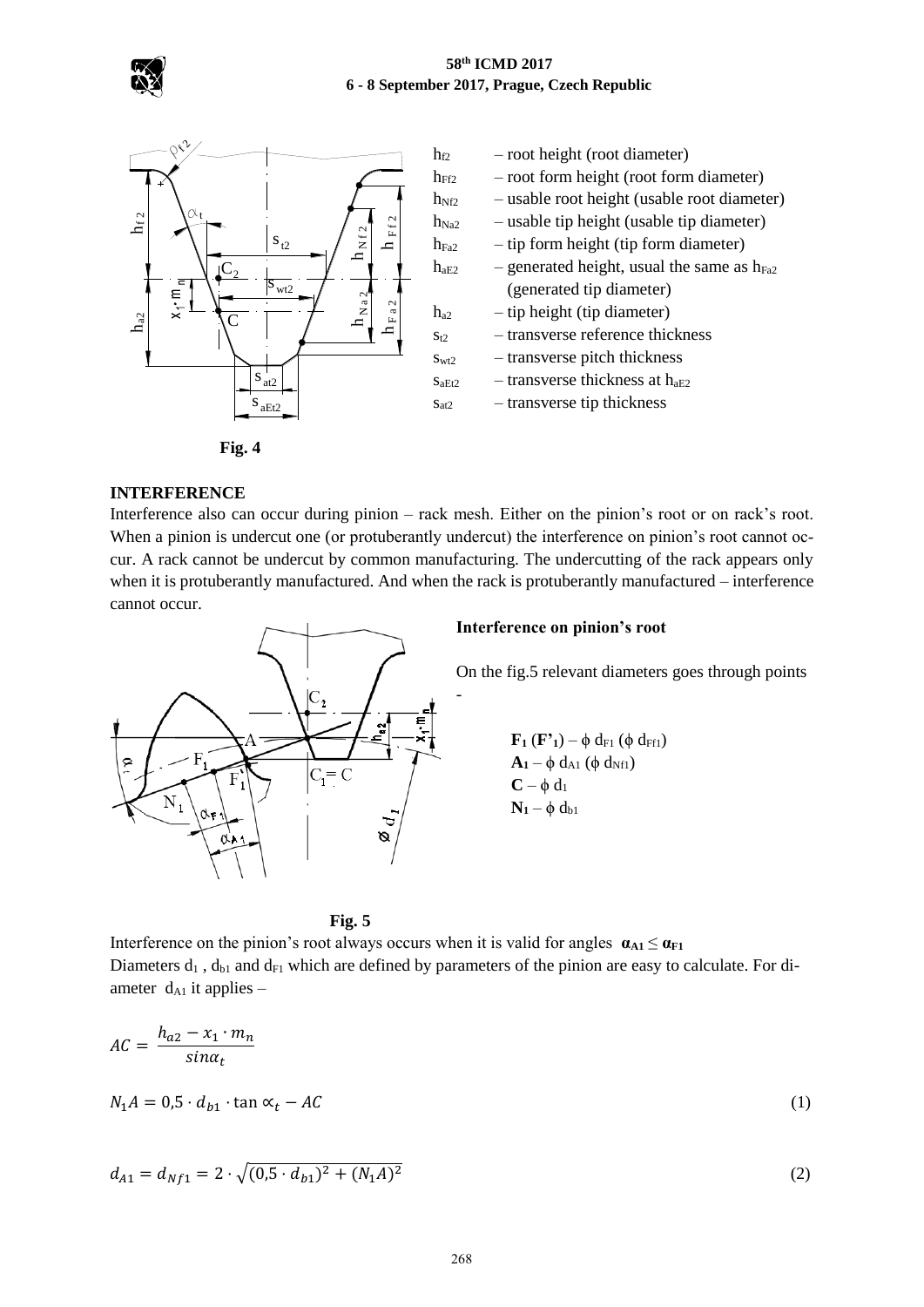

$$
\alpha_{A1} = \arccos \frac{d_{b1}}{d_{A1}}\n\tag{3}
$$
\n
$$
\alpha_{F1} = \arccos \frac{d_{b1}}{d_{F1}}\n\tag{4}
$$

When chamfering of rack crests is used, instead of addendum height  $h_{a2}$  the height to do beginning of chamfering h<sub>aE2</sub> (h<sub>Fa2</sub>) is used. On the basis of equations 2,3 and 4 it is easy to enumerate the height h<sub>Na2</sub> (point A joins with the point  $F_1$  when a pinion is undercut).

# **Interference on rack's root**



Interference on the rack's root always occurs when it is valid  $h_{FF2} \leq h_{NT2}$ 

Diameters  $d_1$ ,  $d_{b1}$  and  $d_{E1}$  which are defined by parameters of the pinion are easy to calculate. For height  $h_{Nf2}$  it applies –

$$
N_1 E = 0.5 \cdot d_{b1} \cdot \tan \alpha_{E1}
$$
  

$$
\alpha_{E1} = \arccos \frac{d_{b1}}{d_{E1}}
$$
 (5)

Fig. 6  
\n
$$
CE = N_1E - N_1C = 0.5 \cdot d_{b1} \cdot (\tan \alpha_{E1} - \tan \alpha_t)
$$

$$
h_{Nf2} = CE \cdot \sin \alpha_t - x_1 \cdot m_n \tag{6}
$$

When chamfering of pinion crests is used, instead of tip diameter  $d_{a1}$  for finding of diameter  $d_{E1}$  the diameter of beginning of chamfering  $d_{aE1}$  ( $d_{Fa1}$ ) is used. It is also easy to enumerate diameter  $d_{a1max}$  at the interference limit. When rack is protuberantly undercut the interference cannot occur.

#### **CONTACT RATIO**

Transverse contact ratio  $\varepsilon_{\alpha}$  is relation between length of a meshing line and transverse pitch on base diameter  $p_{bt}$ . Length of a meshing line is defined by points A and E as it is seen on the fig. 6. It applies that this length can be enumerate as  $AE = N_1E - N_1A$ . Where  $N_1A$  is in the equation (1).

$$
N_1 E = 0.5 \cdot d_{b1} \cdot \tan \alpha_{E1} = \sqrt{(0.5 \cdot d_{E1})^2 - (0.5 \cdot d_{b1})^2}
$$
  

$$
\varepsilon_{\alpha} = \frac{N_1 E - N_1 A}{p_{bt}} = \frac{N_1 E - N_1 A}{\pi \cdot m_n \cdot \cos \alpha_t} \cdot \cos \beta
$$
 (7)

Overlap ratio  $ε<sub>β</sub>$  is enumerated consistently with ordinary helical gearings.

$$
\varepsilon_{\beta} = \frac{\mathbf{b} \cdot \sin \beta}{\pi \cdot m_n} \tag{8}
$$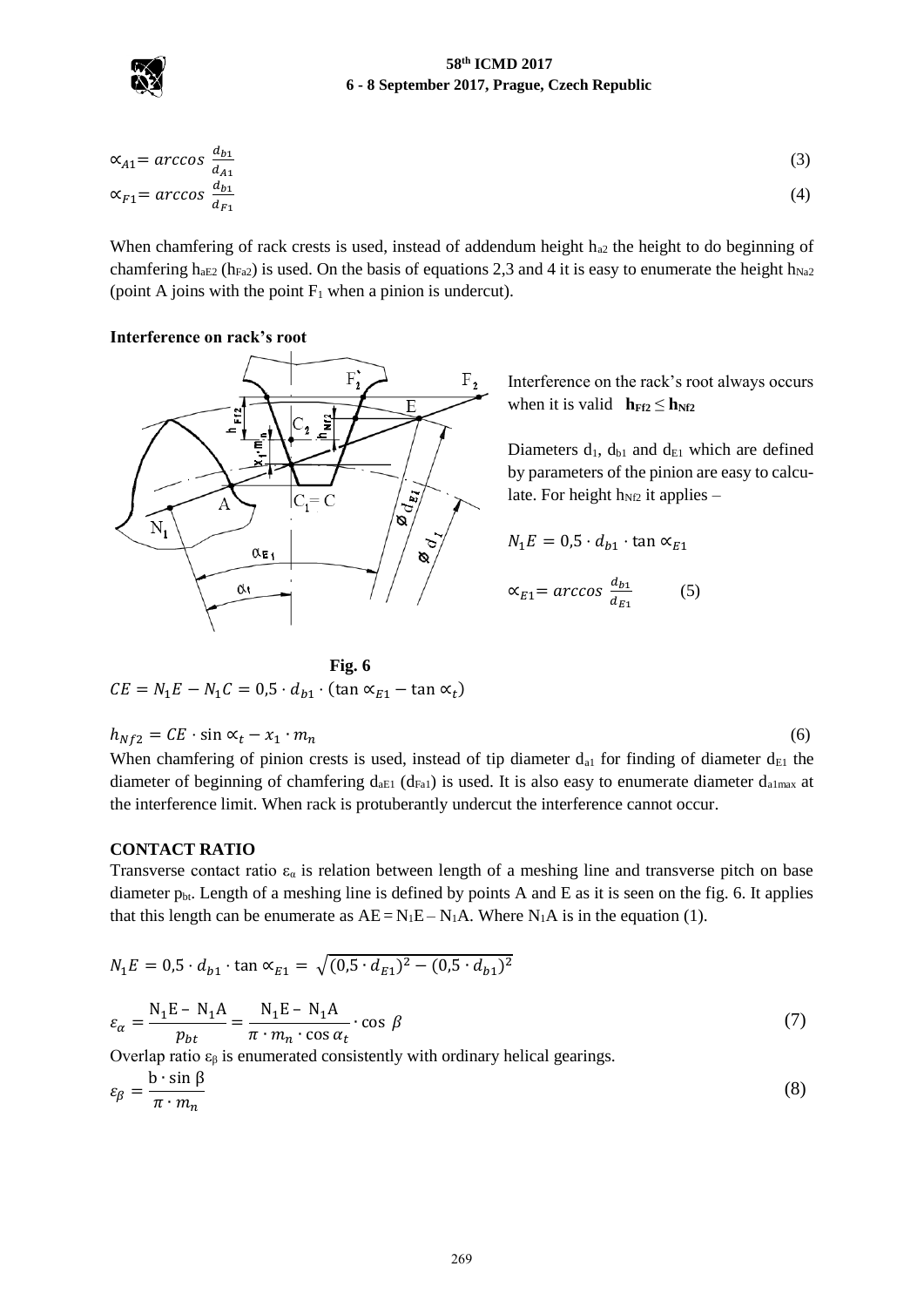

# **RELATIVE SLIDINGS**



For rack applies that it has the same straight velocity  $v_2$ in each point of the mesh. This figures out from a circumferential speed of the pinion at the reference circle. Both velocities are the same at the meshing point C and they have the same direction too

$$
\rightarrow
$$
 v<sub>1</sub> = v<sub>2</sub>. See fig.7.

#### **Fig. 7**

For a relative sliding at pinion's root (point A) it applies for sliding velocities (perpendicular to the meshing line) –

 $\vartheta_{A1} =$  $v_{1tA1} - v_{2t}$  $\frac{u_{A1} - v_{2t}}{v_{1tA1}} = \frac{v_1 \cdot \sin \alpha_{A1} - v_2 \cdot \sin \alpha_t}{v_1 \cdot \sin \alpha_{A1}}$  $rac{d_1 \alpha_{A1} - v_2 \cdot \sin \alpha_t}{v_1 \cdot \sin \alpha_{A1}} = \frac{r_{A1} \cdot \omega_1 \cdot \sin \alpha_{A1} - r_1 \cdot \omega_1 \cdot \sin \alpha_t}{r_{A1} \cdot \omega_1 \cdot \sin \alpha_{A1}}$  $r_{A1} \cdot \omega_1 \cdot \sin \alpha_{A1}$ 

After modifying – Wheel's root (point E) –

$$
\vartheta_{A1} = 1 - \frac{d_1}{d_{A1}} \cdot \frac{\sin \alpha_t}{\sin \alpha_{A1}} \qquad \qquad \vartheta_{E2} = 1 - \frac{d_{E1}}{d_1} \cdot \frac{\sin \alpha_{E1}}{\sin \alpha_t}
$$

Pinion's tip (point  $E$ ) – Wheel's tip (point A) –

$$
\vartheta_{E1} = 1 - \frac{d_1}{d_{E1}} \cdot \frac{\sin \alpha_t}{\sin \alpha_{E1}} \qquad \qquad \vartheta_{A2} = 1 - \frac{d_{A1}}{d_1} \cdot \frac{\sin \alpha_{A1}}{\sin \alpha_t}
$$

#### **Addendum modification coefficient for balanced specific slidings**

To get the same relative slidings at pinion's and rack's roots (or tips) can apply by suitable choice of pinion's AMD (AMD for a rack is always zero). If relative slidings at roots are the same, relative slidings at tips are the same by themselves. Deriving is made for roots.

$$
\vartheta_{A1} = \vartheta_{E2} \quad \to \quad 1 - \frac{d_1}{d_{A1}} \cdot \frac{\sin \alpha_t}{\sin \alpha_{A1}} = 1 - \frac{d_{E1}}{d_1} \cdot \frac{\sin \alpha_{E1}}{\sin \alpha_t}
$$

$$
(d_1 \cdot \sin \alpha_t)^2 - (d_{E1} \cdot \sin \alpha_{E1}) \cdot (d_{A1} \cdot \sin \alpha_{A1}) = 0
$$

As far as gearing without undercutting, protuberance and chamfering think of, it is possible to use  $d_{E1} = d_{a1}$ . The diameter  $d_{A1}$  is derived from the rack's height  $h_{a2}$ , see fig 5 and equation (2).  $d_{E1} = d_{a1} = d_1 + 2 \cdot (h_{a1}^* + x_1) \cdot m_n$ 

$$
d_{A1} = 2 \cdot \sqrt{\left(\frac{d_{b1}}{2}\right)^2 + \left(\frac{d_{b1}}{2} \cdot \tan \alpha_t - \frac{h_{a2} - x_1 \cdot m_n}{\sin \alpha_t}\right)^2}
$$